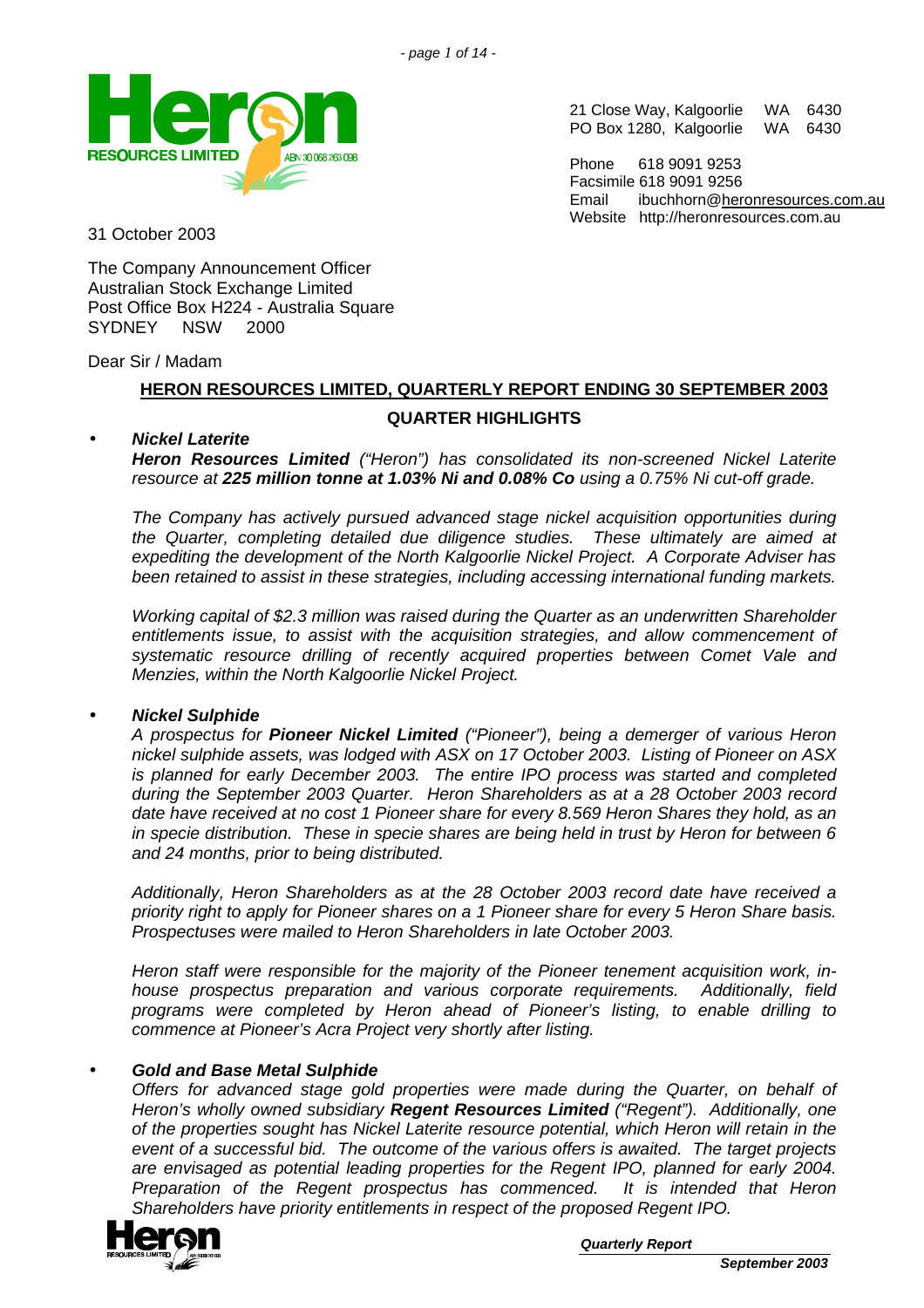# **1. SUMMARY**

# **Heron Resources Limited**

- Heron has continued to pursue tenement acquisition opportunities within the Walter Williams Formation ("WWF") ultramafic lithology in the Siberia-Goongarrie-Menzies-Comet Vale district, the focus for the **North Kalgoorlie Nickel Project** ("NKN Project"). As well as having resource potential, the tenements potentially improve future mine infrastructure.
- Feasibility work aimed at upgrading the technical status of the Kalpini Project commenced during the Quarter. Drill hole collars for a major program of in-fill RC drilling at Kalpini Zones 1 to 4 are being surveyed. Initial metallurgical sampling of various ore types was completed, specifically aimed at assessing blended ore feeds. The suitability of magnesite resources at Kalpini Zone 2 as a Pressure Acid Leach ("PAL") neutraliser is being evaluated.
- Additionally, Heron is investigating Ore Supply mechanisms outside of the standalone NKN Project. Discussions exploring the potential viability of processing ore through the Murrin Murrin, Cawse and other nickel treatment facilities continue.
- During the Quarter, Heron completed an underwritten pro-rata entitlements issue at \$0.14 per Share, representing a discount of 20% on the then Share price. The issue closed oversubscribed on 14 October 2003, raising \$2,272,322.
- During the Quarter, all Noteholders from the July 2003 issue elected to convert their Notes to equity at \$0.14 per Share, cancelling \$546,000 in debt.
- Heron presented a technical paper at the Sixth Annual World Nickel Congress in Sydney in September 2003. There has been a noticeable increase of corporate interest in the NKN Project following the presentation, and discussions are current with parties aimed at progressing the NKN Project feasibility study, including sourcing off-shore funding.

# **Pioneer Nickel Limited**

- There essentially has been no modern nickel sulphide exploration on the Pioneer IPO tenement portfolio. Pioneer's strategy is to be the first company, starting December 2003, to complete systematic ground EM with follow up diamond drilling and down-hole EM survey on ground that has been virtually unexplored for nickel since the 1970s "Nickel Boom".
- Following lodgement of its prospectus, the demand for Pioneer share allocations has been strong, with the IPO at this stage being very well supported.
- Pioneer has commenced staff recruitment and setting up its exploration operating systems, for planned commencement of field programs in December 2003. Statutory drilling applications are in preparation. Office accommodation and contractors are being sourced.

# **Regent Resources Limited**

- Now that Heron's role in the Pioneer IPO has been successfully completed, strategies for listing Regent are being finalised. Recruitment of key personnel has commenced, and discussions initiated with a potential CEO who will coordinate the IPO process.
- Regent holds drill confirmed gold resources covering historic lines of lodes at Windanya, Baden Powell and Goongarrie Lady within the Bardoc Tectonic Zone ("BTZ"). Additionally, advanced stage multi-commodity projects are currently the subject of full due diligence.
- Field exploration commenced at the Yindarlgooda Dome Project, targeting Volcanogenic Massive Sulphide ("VMS") mineralisation. As well as having base metal prospectivity, the project represents a potential sulphuric acid source for the local Nickel Laterite industry.



*Quarterly Report*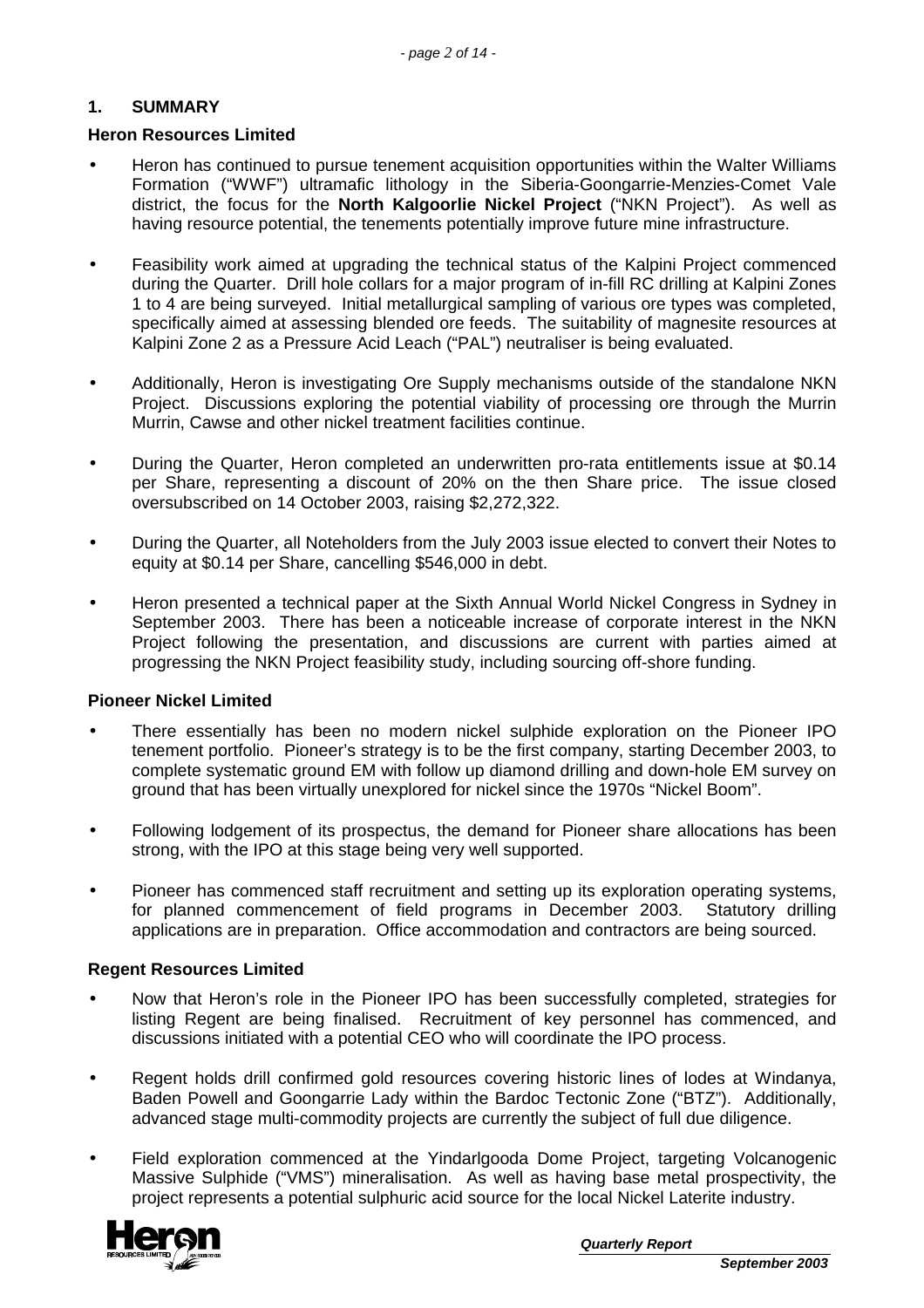# **2. OPERATIONS REVIEW**

# **2.1 KALGOORLIE NICKEL PROVINCE**

# **North Kalgoorlie Nickel Project ("NKN Project")**

### **Ore Supply**

Ore supply discussions continue with the Anaconda-Glencore Murrin Murrin and OMG Cawse Nickel Laterite operations.

#### **Standalone Operation**

The Heron resource target is 100 million tonne of Leach Feed, for a standalone operation such as that envisaged for the NKN Project with a mill capacity of 4 mtpa Leach Feed over a 25 year project life. The current NKN Project diluted polygonal Inferred Mineral Resource, presuming screening of Siliceous Ore, now exceeds **130 million tonne at 1.3% Ni** at a 1% Ni cut-off Leach Feed Grade.

### **2.1.1 Goongarrie Nickel Project**

Heron 100%. Nickel - gold.

### **Goongarrie Hill Prospect**

During the Quarter screen upgrade analysis based on bottle roll assays from composite RC screen samples was completed. RC drilling at Goongarrie Hill had previously demonstrated the presence of predominantly Cawse style upgradeable Siliceous Ore developed over a 5km strike length from an olivine adcumulate komatiite precursor rocktype.

A distinctive feature of upgradeable Siliceous Ore is that the grade of the fine clay fraction is always higher than the grade of the bulk material. By screening out the barren coarse silica, a "beneficiated" product is generated with a higher nickel and cobalt grade as illustrated below.

| <b>Goongarrie Hill RC Drill Screen Upgrade</b> |                         |                 |      |       |      |       |
|------------------------------------------------|-------------------------|-----------------|------|-------|------|-------|
|                                                | Ni Cut-off Grade        |                 |      |       |      |       |
|                                                | 0.50%<br>0.75%<br>1.00% |                 |      |       |      |       |
| Ni%<br>Co%<br>Ni%<br>Co%                       |                         |                 |      |       | Ni%  | Co%   |
| <b>Unscreened Head Grade</b>                   | 0.68                    | 0.047           | 0.91 | 0.067 | 1.23 | 0.058 |
| Leach Feed Grade after Screening               | 1.02                    | 0.068           | 1.31 | 0.092 | 1.68 | 0.081 |
| <b>Screened Ore Mass Recovery</b>              | 52                      | 52 <sub>2</sub> | 54   | 54    | 58   | 58    |
| Element Upgrade %                              | 50                      | 51              | 44   | 46    | 38   | 42    |
| Metal Recovered %                              | 75                      | 76              | 76   | 77    | 78   | 79    |

Even high grade ore has a significant upgrade of 38% for nickel and 42% for cobalt, which means Goongarrie Hill is amenable to low cost bulk mining with minimal grade control. The higher Leach Feed Grades can potentially have a dramatic impact on future cash flow.

# **2.1.2 Siberia Nickel Project**

Heron 100%. Nickel - gold.

#### **Siberia Prospect**

Field validation and interpretation of drill data generated was completed, to facilitate data merging with Heron regolith codes within the Heron data base.

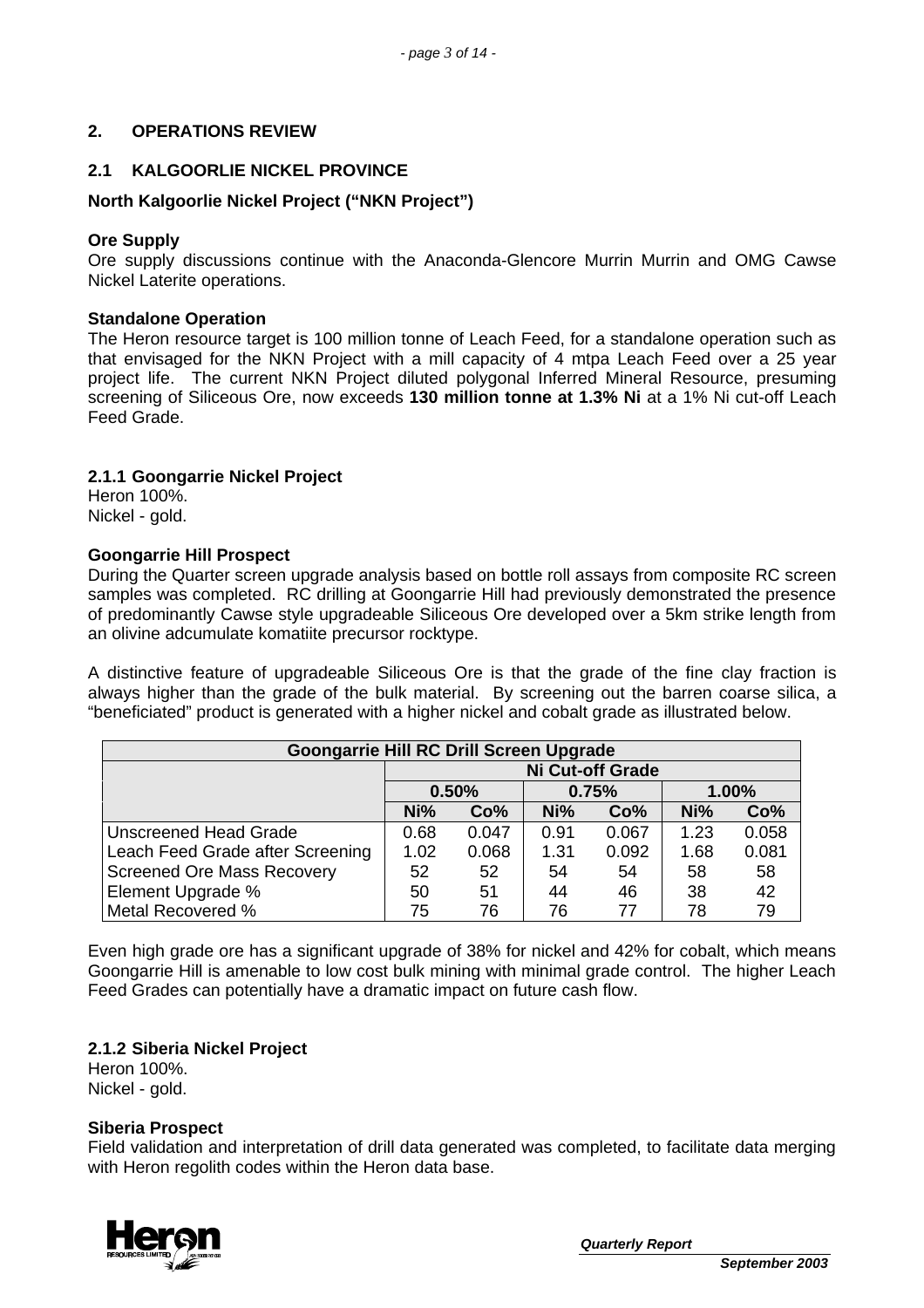Analysis of ore zone geochemistry in conjunction with re-logging of drill holes indicates that the nickel mineralisation at Siberia is associated with a redox weathering front, with the mineralised resource types being predominantly goethitic clay with bands of massive silica (Heron CUS ore type, amenable to upgrade), and quartz-magnesite-chlorite ore (Heron CLS ore type).

The oxide profile generally averages 60m in depth and typically shallows southwards towards the upper strationablic contact of the WWF. Bedrock lithologies are predominantly olivine Bedrock lithologies are predominantly olivine mesocumulates with minor adcumulate and orthocumulate horizons.

Mineralisation trends northeast parallel to the underlying lithologies and extends the 12km strike length of the project area. Depth to the top of the 0.5% Ni envelope averages 23m with an average ore thickness of 11m and ranges from 300m to 900m in width. Heron's studies confirm the Siberia mineralisation is amenable to bulk mining and screen upgrade.

### **Cave Hill Prospect**

Additional tenements were acquired at Cave Hill during the Quarter. The tenements consolidate Heron's ground position in the Siberia region.

The Cave Hill area is interpreted to be underlain by komatiitic ultramafic flow units, but from available data, there has not been any drill testing for Nickel Laterite mineralisation. Exploration along strike to the north has shown the presence of weathered olivine orthocumulate of the Siberia Formation. This unit is known to host significant Nickel Laterite mineralisation elsewhere within the district.

A high order gold target has been identified to the southwest of Cave Hill, from previous soil sampling on Heron tenements P24/3189 and 3587. Gold mineralisation is associated with the Ora Banda Sill, and is also focussed at the intersection of lithological contacts and cross cutting brittle faults. Differential movement along the Siberia Komatiite - Walter Williams Formation litho-contact during folding appears to have generated the dilatational zones which host the known gold mineralisation. The Cave Hill gold target is associated with a prominent NW orientated fault zone.

The defined gold-in-soil anomaly is coherent at a 40ppb Au contour, and has a peak value of 141ppb Au with a strike of approximately 700m. To date, no drilling data has been located within this target zone. The Prospect is likely to be assigned to Regent for its gold exploration.

# **2.1.3 Highway Nickel Project**

Heron 51%. Nickel.

# **Highway Prospect**

A 3,300m RC drill program has been designed, based on a 400x80m pattern over 14 drill lines targeting previous high-grade Nickel Laterite intercepts and high intensity magnetic anomalies. A Ground Disturbance Application ("GDA") has been submitted to the Department of Industry and Resources ("DoIR") to secure permission to drill.

# **2.1.4 Highway Nickel Project**

Heron 87.5%. Nickel - gold.

#### **Highway Extended Prospect**

A 3,300m RC drill program has been designed, based on a 400x80m pattern over 10 drill lines targeting previous high-grade Nickel Laterite intercepts. A GDA has been submitted to the DoIR to secure permission to drill.

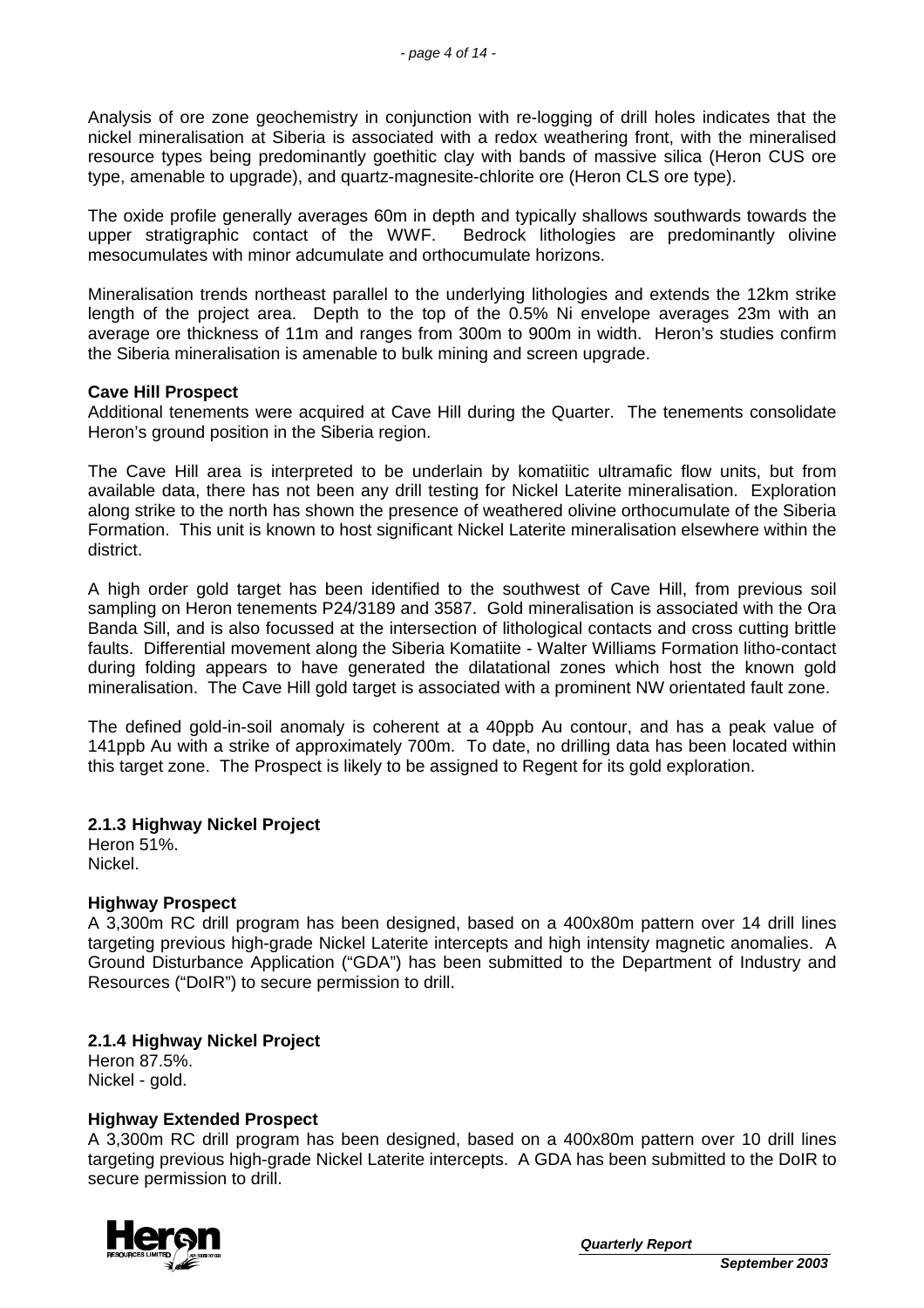# **2.1.5 Kalpini Nickel Project**

Heron 100%. Nickel - gold.

### **Acra North to Wellington East Prospects**

A 3,350m RC drill program incorporating an infill 80x40/20m pattern over 11 drill lines targeting previous high-grade Nickel Laterite intercepts has been designed, primarily focussed on the Acra North Prospect (Zones 1 and 2) and Wellington East Prospect (Zone 4). The drill samples will be used for preparing bulk metallurgy composites for ongoing Kalpini feasibility studies. A GDA has been submitted to the DoIR Kalgoorlie branch to secure permission to drill, with the program scheduled for completion during the December 2003 Quarter.

### **2.1.6 Laverton Nickel Project**

Heron 100%. Nickel.

### **Mineral Patch Hill Prospect**

The Mineral Patch Hill target is a Honeymoon Well style nickel sulphide system occurring beneath a palaeo-channel cover. The recent Heron stratigraphic drilling at Mineral Patch Hill aimed at mapping the adcumulate unit, and confirmed a geological target size of 7x0.7-1.4km, which is comparable to Honeymoon Well. The specific Heron target is "Wedgetail" style remobilised massive nickel sulphide, associated with the margins of the Mineral Patch Hill Complex.

Most significantly, Heron's drilling has identified anomalous PGMs of up to 177ppb Pt and 82ppb Pd associated with 0.04-0.1% Cu within lateritised adcumulate. All anomalous Ni-Cu results from previous drillholes are being re-assayed for PGMs, to map the full extent of the PGM anomaly prior to conducting ground TEM aimed at locating nickel sulphide sources. Assay results are awaited.

# **2.2 KALGOORLIE GOLD PROVINCE**

# **2.2.1 Mount Catherine Gold Joint Venture Project**

Heron 100%. Sons of Gwalia Limited right to earn 75%. Gold - nickel. Heron retains all Nickel Rights.

Heron has concluded the terms for joint venture with Sons of Gwalia Limited ("SOG") whereby SOG may earn a 75% interest in gold and silver minerals through expending \$600,000 within four years. Once SOG earns its equity, Heron may at its sole discretion contribute on a pro-rata basis, or convert to a 15% free-carried equity to the completion of a Bankable Feasibility Study that recommends commencement of mining, or convert to a tonnage royalty.

The **Banjo** (55,000t at 2.0g/t Au), **Yarri** (240,000t at 2.6g/t Au) and **Nils Desperandum** (267,000t at 2.4g/t Au) gold resources are included in the joint venture, providing Heron with an opportunity for gold production income the SOG Carosue plant.

# **2.2.2 Perseverance Well Joint Venture Project**

Heron 100%. Image right to earn 75%. Gold - nickel.

The project is located 55km west of Laverton and covers a portion of the Mount Zephyr-Mount Morgans greenstone belt. Exploration activities reported by Image during the Quarter included a 13-hole, 381m single profile of scout RAB drilling completed across an annular magnetic feature some 1.5km in diameter, defined by a ground magnetic survey. The drilling encountered disseminated magnetite within granitic rocks. The sampling results have not indicated any significant gold values.

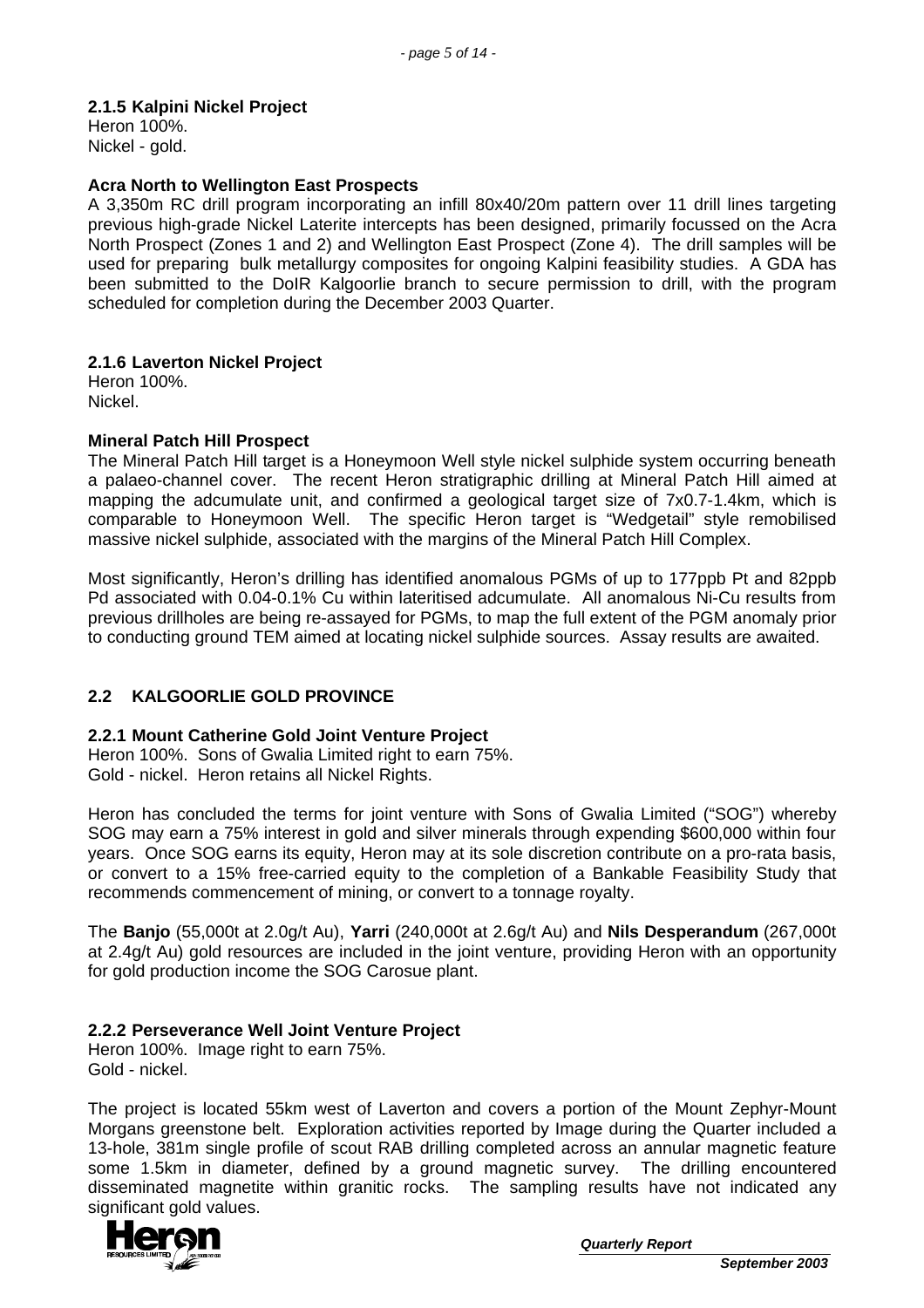# **2.3 PIONEER NICKEL LIMITED INITIAL PUBLIC OFFER**

Following de-merger approval at a general meeting of Heron Shareholders on 15 October 2003, various Heron nickel sulphide assets were transferred **Pioneer Nickel Limited**.

# **2.3.1 Acra Project**

Pioneer 100%. Nickel - gold. Heron retains all Nickel Laterite Rights.

Previous drilling has identified nickel sulphide mineralisation over a 500m strike length along the northern basal contact of an olivine orthocumulate flow unit. Although mineralisation as previously intersected is generally broad, low grade disseminated nickel sulphide, a narrow zone of massive violerite-pyrite chalcopyrite was intersected in previous diamond drill hole AD-04. Significant nickel sulphide drill assay results include:

- 70.5m at 0.44% Ni in AD-13.
- 18.0m at 0.63% Ni in ARC-03.
- 0.3m at 4.36% Ni in AD-04, occurring as massive sulphide.

Pioneer will drill first rank targets defined by DHTEM at Acra immediately upon listing in December 2003. Site investigation including the marking out of proposed drill hole collars has been completed. The initial drill holes are centred on previous drill holes ARC-02 and 04, where DHTEM anomalies consistent with the presence of massive sulphides have been identified. Pioneer's proposed drilling will be completed to at least 250m over a strike length of 300m, and holes relogged with DHTEM to allow precise modelling of the existing DHTEM anomaly. These holes will also test for stratigraphic nickel sulphide mineralisation on the overturned basal komatiite contact.

Drilling is also planned for testing beneath massive mineralisation in AD-04 at Acra West, which will facilitate DHTEM surveying (no previous DHTEM has been done at Acra West). Prior to siting the drill hole, a 3-D model of the basal komatiite contact based on existing drilling will be finalised.

#### **2.3.2 Pioneer Project**

Pioneer 100%. Nickel - gold. Heron Nickel Laterite Pre-emptive Rights.

#### *Pioneer Prospect*

A detailed geological study has confirmed the Pioneer Prospect to be a high priority nickel sulphide target. Three separate sulphide-mineralised komatiite horizons are present, correlating with the mine sequences at the Miitel, Redross and Mt Edwards nickel sulphide mines located to the north.

Geophysical consultants have been commissioned to undertake surface MLTEM surveys at Pioneer using 200m line spacing, including exploration east and west beyond the ultramafic contacts, which is required to locate structurally remobilised mineralisation. Initial programs will be at the JH Deposit (32,500t at 1.1% Cu and 0.7% Cu), testing for down plunge ore extensions.

#### **2.3.3 Maggies Hays Lake Joint Venture Project**

Pioneer 100%. LionOre right to earn 70%. Nickel - gold.

The Maggie Hays Lake Joint Venture project covers 81km<sup>2</sup> located 140km SE of Southern Cross within an area of current gold and nickel sulphide mining. The project tenement was granted during the Quarter. LionOre will fully fund the initial exploration programs, which are to test previously defined EM anomalies with associated Ni-PGM RAB anomalies located 5km SE along strike of the Maggie Hays nickel sulphide mine.

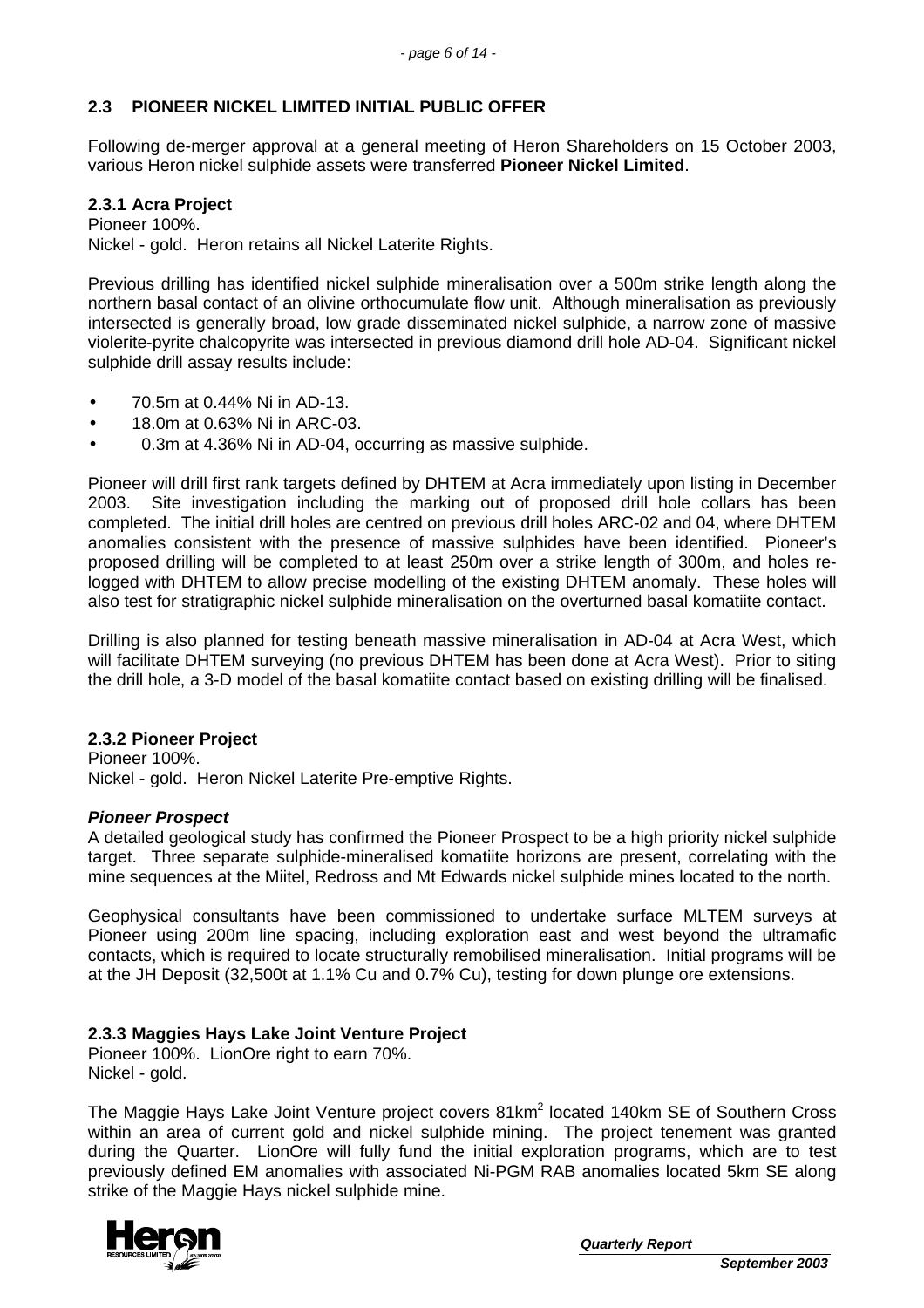# **2.4 REGENT RESOURCES LIMITED**

Review of potential cash flow gold projects suitable for inclusion in the Regent IPO is on-going. Various purchase offers have been submitted by Regent and outcomes are awaited.

### **2.4.1 Yindarlgooda Base Metal Project**

Regent 100%. Nickel - gold - copper - zinc. Heron retains all Nickel Laterite Rights.

Regent's exploration holdings extend between Carr Boyd in the north and Karonie in the south. Numerous historical gold workings are present, including the **Queen Lapage** gold mining centre, with a gold resource estimated by a previous explorer at 130,000t at 4g/t Au. A major deep RC drilling program is required to further develop this resource. The gold target style is footwall sericite alteration associated with VMS systems, which is more characteristic of the Canadian Archaean rather than Eastern Goldfields of Western Australia.

# **2.4.2 Bardoc Tectonic Zone Gold Project**

Regent 100%. Gold. Heron retains all Nickel Rights.

Regent is to acquire gold and silver rights over Heron's non-resource nickel tenements which are associated with the Bardoc Tectonic Zone ("BTZ"), mainly between Windanya and Ghost Rocks, located 50 to 160km NNW of Kalgoorlie. Heron will retain specific access and infrastructure rights on the ground to be transferred to Regent, to ensure that there will be no future restriction to Heron's proposed Nickel Laterite mining activities. Due to the geological separation of Nickel Laterite and gold mineralisation, such retained rights by Heron will have no material impact on Regent's exploration activities.

The Bardoc Tectonic Zone is part of the Boorara-Menzies and Boulder-Lefroy fault systems, one of the major structures controlling gold mineralisation in the Eastern Goldfields. Gold mining centres from south to north that occur within the BTZ and associated splays include Paddington, Broad Arrow, Wendy Gully, Windanya, Bardoc, Baden Powell, Goongarrie, Comet Vale, Menzies and Ghost Rocks. Heron has been able to amalgamate previously disparate gold holdings, as a byproduct of its NKN Project Nickel Laterite resource acquisitions.

# **2.3.4 Bungalbin Iron Ore Project**

Regent 100%. Nickel - iron ore - gold. Heron retains all Nickel Laterite Rights.

Field work was completed during the Quarter to test targets generated through GIS studies, with initial reconnaissance made by helicopter due to the extensive nature of the defined targets, the rugged and inaccessible terrain, and the large extent of Regent's tenement holding. Interpretation of results was completed, and targets refined. The Project is currently subject to joint venture negotiations.

R Bill

**IAN BUCHHORN MANAGING DIRECTOR**

*The information is based on, and accurately reflects, information compiled by Ian James Buchhorn, who is a Member of the Australasian Institute of Mining and Metallurgy.*



*Quarterly Report*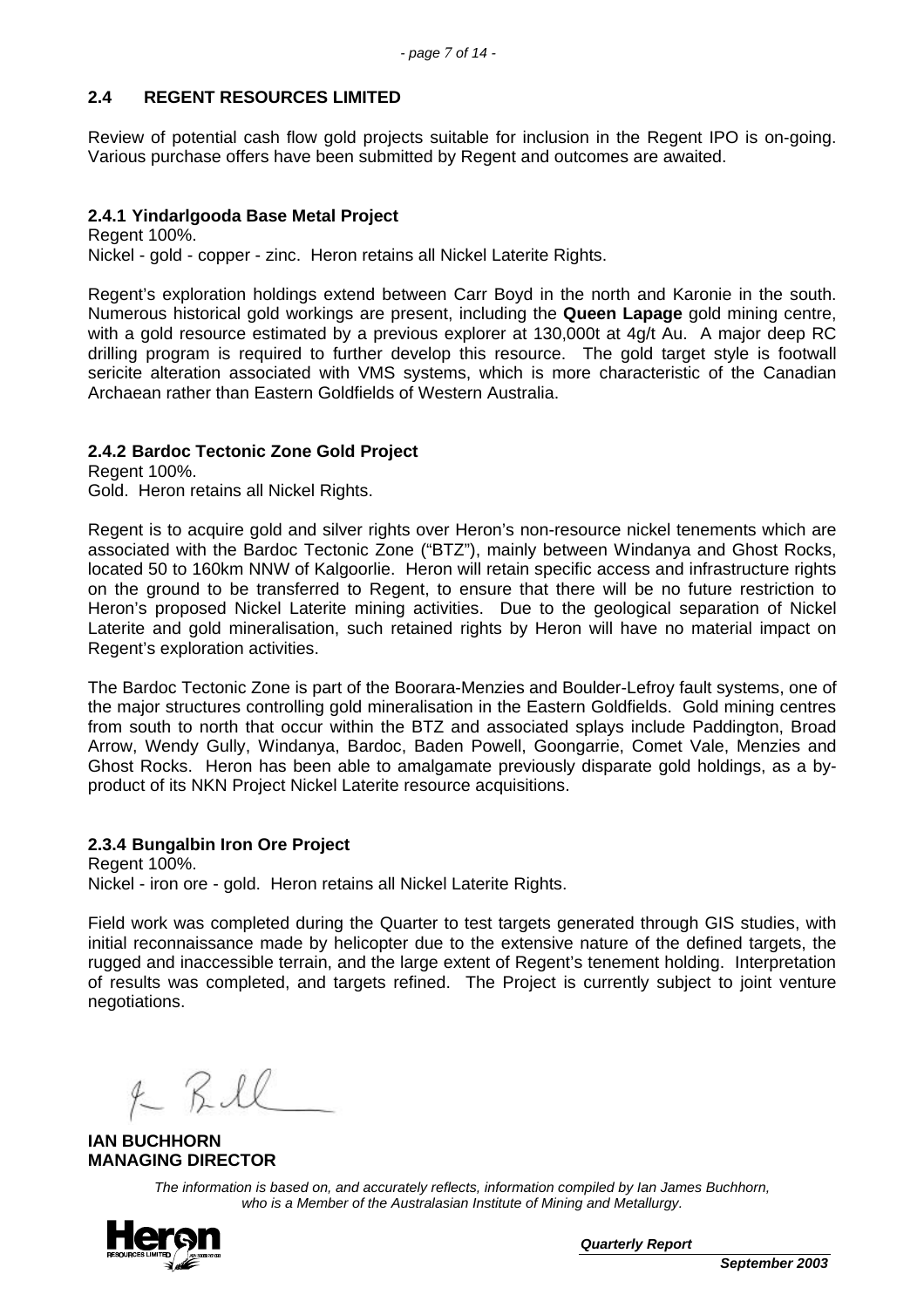# **Appendix 5B**

# **MINING EXPLORATION ENTITY QUARTERLY REPORT**

Name of entity **HERON RESOURCES LIMITED** ABN Quarter ended ("current quarter") 30 068 263 098 30 September 2003 *Consolidated statement of cash flows* **Cash flows related to operating activities** Current Qtr \$A'000 Year to Date (3 months) \$A'000 1.1 Receipts from product sales and related debtors 1.2 Payments for: (a) exploration and evaluation | (388) | (388) (b) development (c) production (d) administration (122) (122) 1.3 Dividends received 1.4 Interest and other items of similar nature received  $\begin{array}{|c|c|c|c|c|c|} \hline 5 & 5 & 5 \end{array}$  1.5 Interest and other costs of finance paid 1.6 Income taxes paid 1.7 Other (provide details if material) – GST Paid  $(7)$  (7) (7) **Net Operating Cash Flows**  $(512)$  (512) (512) **Cash flows related to investing activities** 1.8 Payment for purchases of: (a) prospects (21) (21) (21) (b) equity investment (c) other fixed assets 1.9 Proceeds from sale of: (a) prospects (b) equity investment (c) other fixed assets 1.10 Loans to other entities 1.11 Loans repaid by other entities 1.12 Other (provide details if material) **Net Investing Cash Flows** (21) (21) (21) 1.13 Total operating and investing cash flows (carried forward) (532) (532)

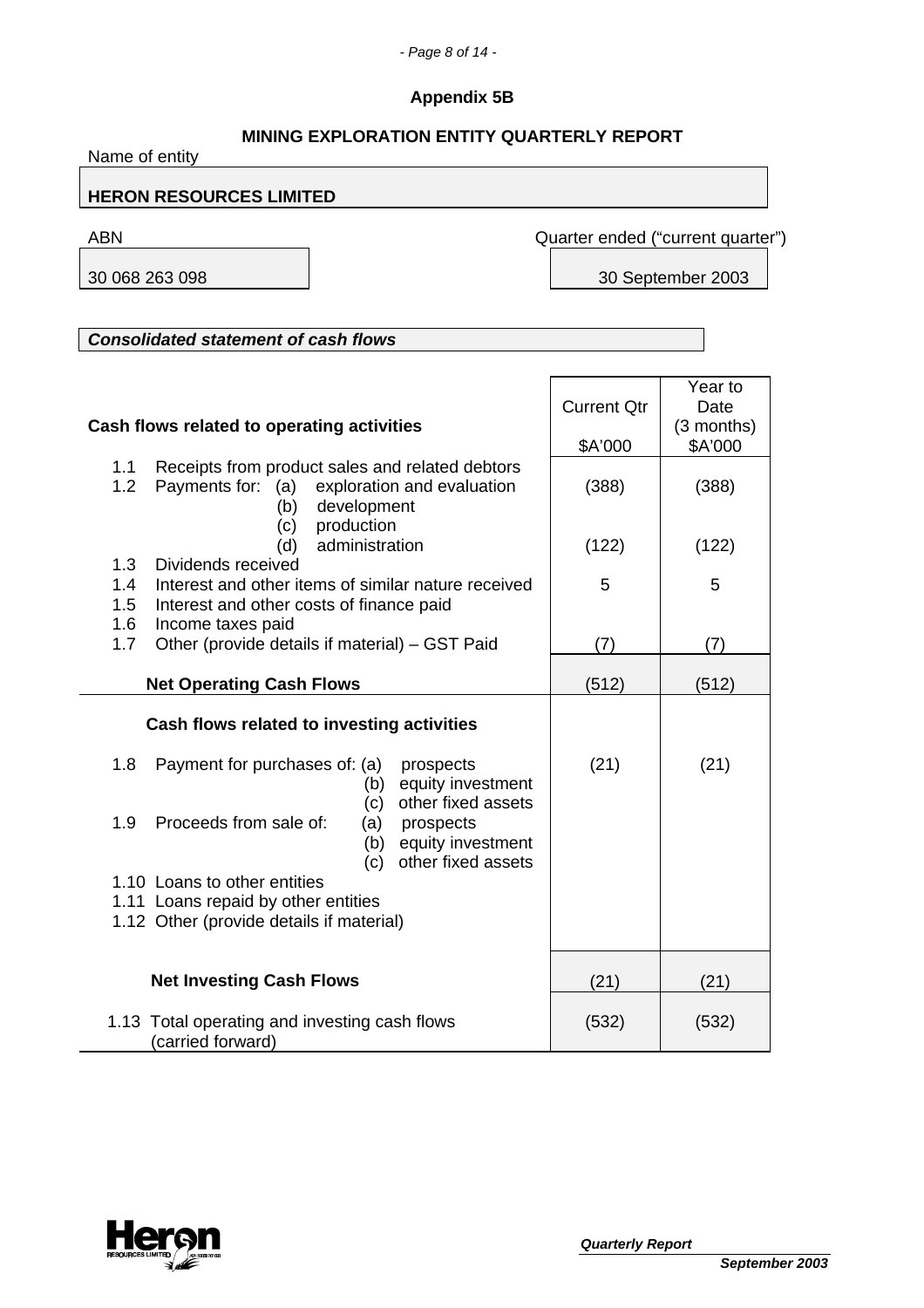| 1.13 Total operating and investing cash flows<br>(brought forward)                                       | (532) | (532) |
|----------------------------------------------------------------------------------------------------------|-------|-------|
| Cash flows related to financing activities                                                               |       |       |
| 1.14 Proceeds from the issue of shares, options, etc.<br>1.15 Proceeds from the sale of forfeited shares | 441   | 441   |
| 1.16 Proceeds from borrowings                                                                            | 546   | 546   |
| 1.17 Repayment of borrowings                                                                             | (641) | (641) |
| 1.18 Dividends paid                                                                                      |       |       |
| 1.19 Other (provide details if material)                                                                 |       |       |
|                                                                                                          |       |       |
| <b>Net financing cash flows</b>                                                                          | 346   | 346   |
|                                                                                                          |       |       |
| Net increase (decrease) in cash held                                                                     | (186) | (186) |
|                                                                                                          |       |       |
| 1.20 Cash at beginning of quarter/year to date                                                           | 700   | 700   |
| 1.21 Exchange rate adjustments                                                                           |       |       |
|                                                                                                          |       |       |
| 1.22 Cash at end of quarter                                                                              | 514   | 514   |

 **Payments to directors of the entity and associates of the directors, payments to related entities of the entity and associates of the related entities**

|                                                                     | <b>Current Qtr</b><br>\$A'000 |
|---------------------------------------------------------------------|-------------------------------|
| 1.23 Aggregate amount of payments to the parties included item 1.2  | 110                           |
| 1.24 Aggregate amount of loans to the parties included in item 1.10 |                               |

1.25 Explanation necessary for an understanding of the transactions

Directors fees, salaries and superannuation (A\$74,000). Provision of office accommodation by director-related entity (A\$15,000). Provision of legal advice by director-related entity (A\$21,000).

### **Non-cash financing and investing activities**

 2.1 Details of financing and investing transactions which have had a material effect on consolidated assets and liabilities but did not involve cash flows

Nil

 2.2 Details of outlays made by other entities to establish or increase their share in projects in which the reporting entity has an interest

See attached schedule

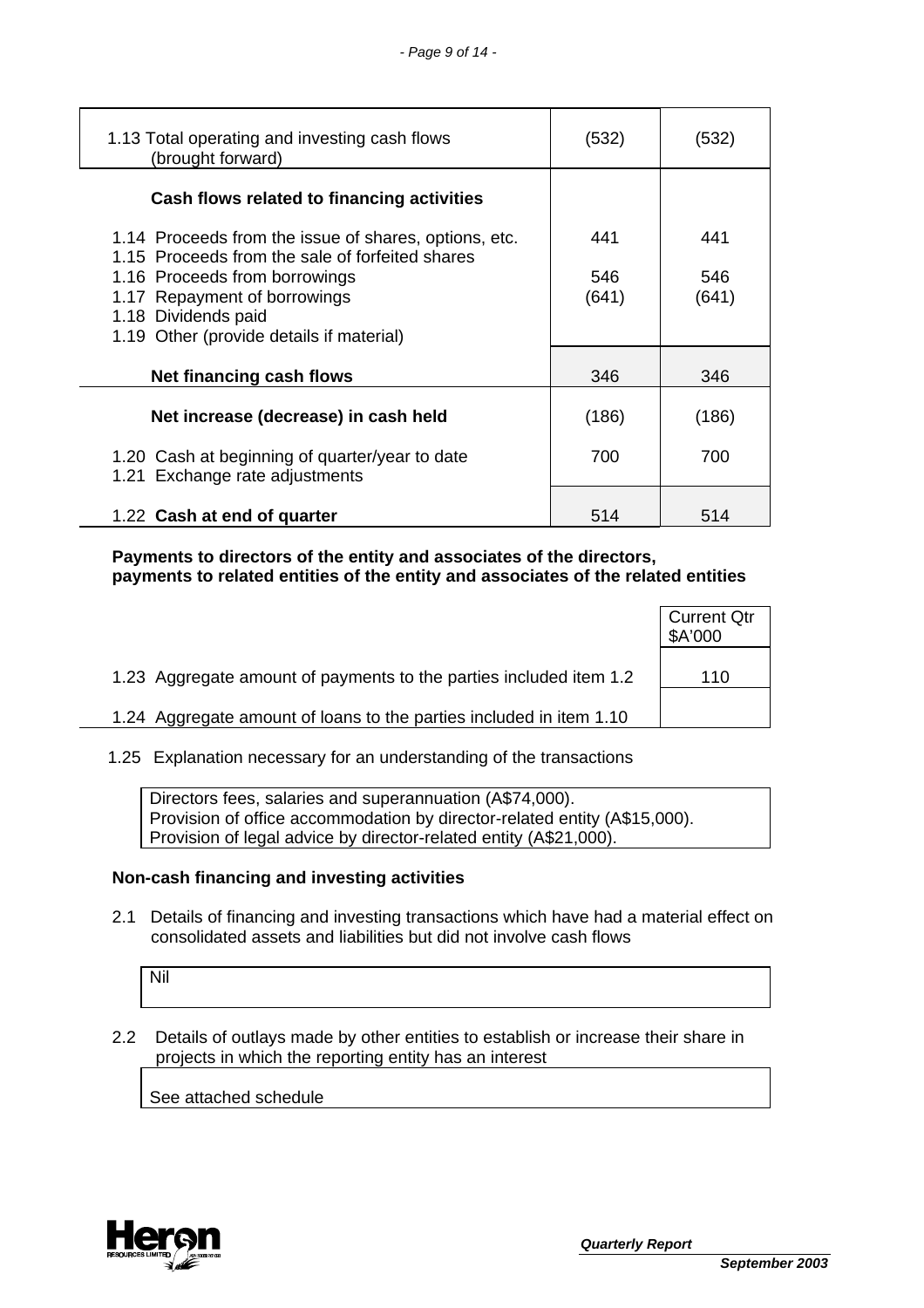# **Financing facilities available**

*Add notes as necessary for an understanding of the position*

|                                 | Amount available<br>\$A'000 | Amount used<br>\$A'000 |
|---------------------------------|-----------------------------|------------------------|
| Loan facilities<br>3.1          |                             |                        |
| 3.2 Credit standby arrangements |                             |                        |

# **Estimated cash outflows for next quarter**

|                                | \$A'000 |
|--------------------------------|---------|
| 4.1 Exploration and evaluation | 300     |
| 4.2 Development                |         |
| <b>Total</b>                   | 300     |

 $\overline{\phantom{0}}$ 

┑

# **Reconciliation of cash**

| Reconciliation of cash at the end of the<br>quarter (as shown in the consolidated<br>statement of cash flows) to related items in<br>the accounts as follows. | <b>Current Quarter</b><br>\$A'000 | <b>Previous Quarter</b><br>\$A'000 |
|---------------------------------------------------------------------------------------------------------------------------------------------------------------|-----------------------------------|------------------------------------|
| 5.1 Cash on hand and at bank                                                                                                                                  | 106                               | 433                                |
| 5.2 Deposits at call                                                                                                                                          | 323                               | 207                                |
| 5.3 Bank Overdraft                                                                                                                                            |                                   |                                    |
| 5.4 Other (provide details)<br>Environmental bonds                                                                                                            | 85                                | 60                                 |
| Total: cash at end of quarter (Item 1.22)                                                                                                                     | 514                               | 700                                |

# **Changes in interests in mining tenements**

|                                                                            | Tenement  | Nature of interest       | Interest                  | Interest                |
|----------------------------------------------------------------------------|-----------|--------------------------|---------------------------|-------------------------|
|                                                                            | reference | (note (2))               | at<br>Begin of<br>Quarter | at<br>End of<br>Quarter |
| 6.1 Interests in mining<br>tenements<br>relinquished,<br>reduced or lapsed |           | See attached<br>schedule |                           |                         |
| 6.2 Interests in mining<br>tenements acquired<br>or increased              |           | See attached<br>schedule |                           |                         |

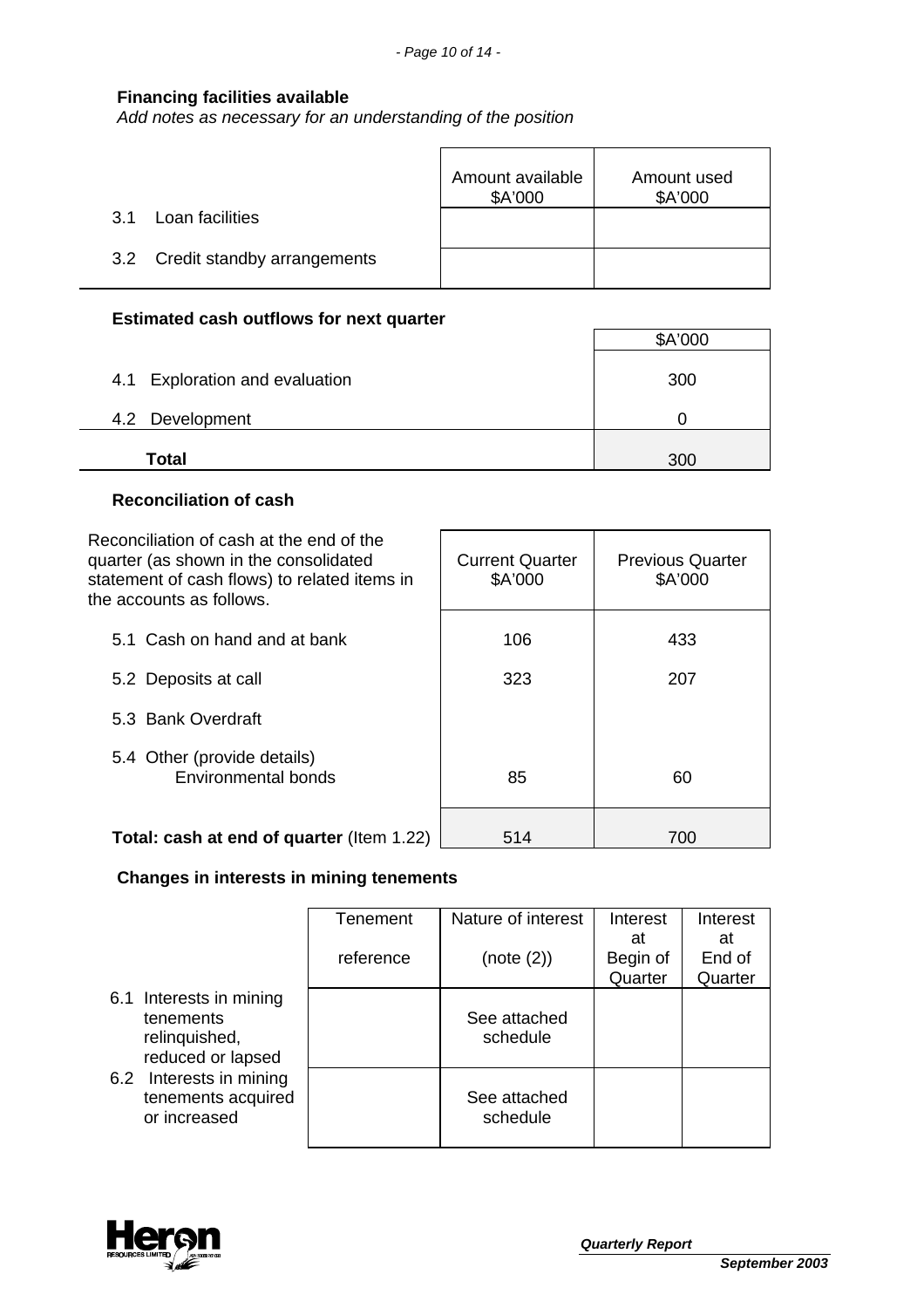# **Issued and quoted securities at end of current quarter**

 *Description includes rate of interest and any redemption or conversion rights together with prices and dates.*

|                                                                                                                                                 | Total<br>number                                                             | Number<br>quoted                              | Issue price per<br>security<br>(see note 3)<br>(cents)                                  | Amount paid<br>up per security<br>(see note 3)<br>(cents)                                                        |
|-------------------------------------------------------------------------------------------------------------------------------------------------|-----------------------------------------------------------------------------|-----------------------------------------------|-----------------------------------------------------------------------------------------|------------------------------------------------------------------------------------------------------------------|
| 7.1 Preference securities<br>(description)                                                                                                      |                                                                             |                                               |                                                                                         |                                                                                                                  |
| 7.2 Changes during Quarter<br>(a) Increases through<br>share issues<br>(b) Decreases through<br>returns of capital,<br>buybacks,<br>redemptions |                                                                             |                                               |                                                                                         |                                                                                                                  |
| 7.3 Ordinary securities                                                                                                                         | 111,558,727                                                                 | 111,558,727                                   |                                                                                         |                                                                                                                  |
| 7.4 Changes during Quarter<br>(a) Increases through<br>share issues<br>(b) Decreases through<br>returns of capital,<br>buybacks                 | 3,150,000                                                                   | 3,150,000                                     |                                                                                         |                                                                                                                  |
| 7.5 Convertible debt<br>securities<br>(description)                                                                                             |                                                                             |                                               |                                                                                         |                                                                                                                  |
| 7.6 Changes during Quarter<br>(a) Increases through<br>issues<br>(b) Decreases through<br>securities matured,<br>converted                      |                                                                             |                                               |                                                                                         |                                                                                                                  |
| 7.7 Options<br>(description and conversion<br>factor)                                                                                           | 100,000<br>785,000<br>785,000<br>2,000,000<br>500,000<br>500,000<br>350,000 | Nil<br>Nil<br>Nil<br>Nil<br>Nil<br>Nil<br>Nil | Exercise<br>Price<br>\$0.25<br>\$0.35<br>\$0.50<br>\$0.35<br>\$0.35<br>\$0.50<br>\$0.30 | Expiry<br>Date<br>04/02/2004<br>19/10/2004<br>19/10/2004<br>20/12/2004<br>30/06/2005<br>30/06/2005<br>23/04/2006 |
| 7.8 Issued during Quarter                                                                                                                       |                                                                             |                                               |                                                                                         |                                                                                                                  |
| 7.9 Exercised during Quarter                                                                                                                    |                                                                             |                                               |                                                                                         |                                                                                                                  |
| 7.10 Expired during Quarter                                                                                                                     |                                                                             |                                               |                                                                                         |                                                                                                                  |
| 7.11 Debentures<br>(totals only)                                                                                                                |                                                                             |                                               |                                                                                         |                                                                                                                  |
| 7.12 Unsecured notes<br>(totals only)                                                                                                           | 5                                                                           | 0                                             |                                                                                         |                                                                                                                  |

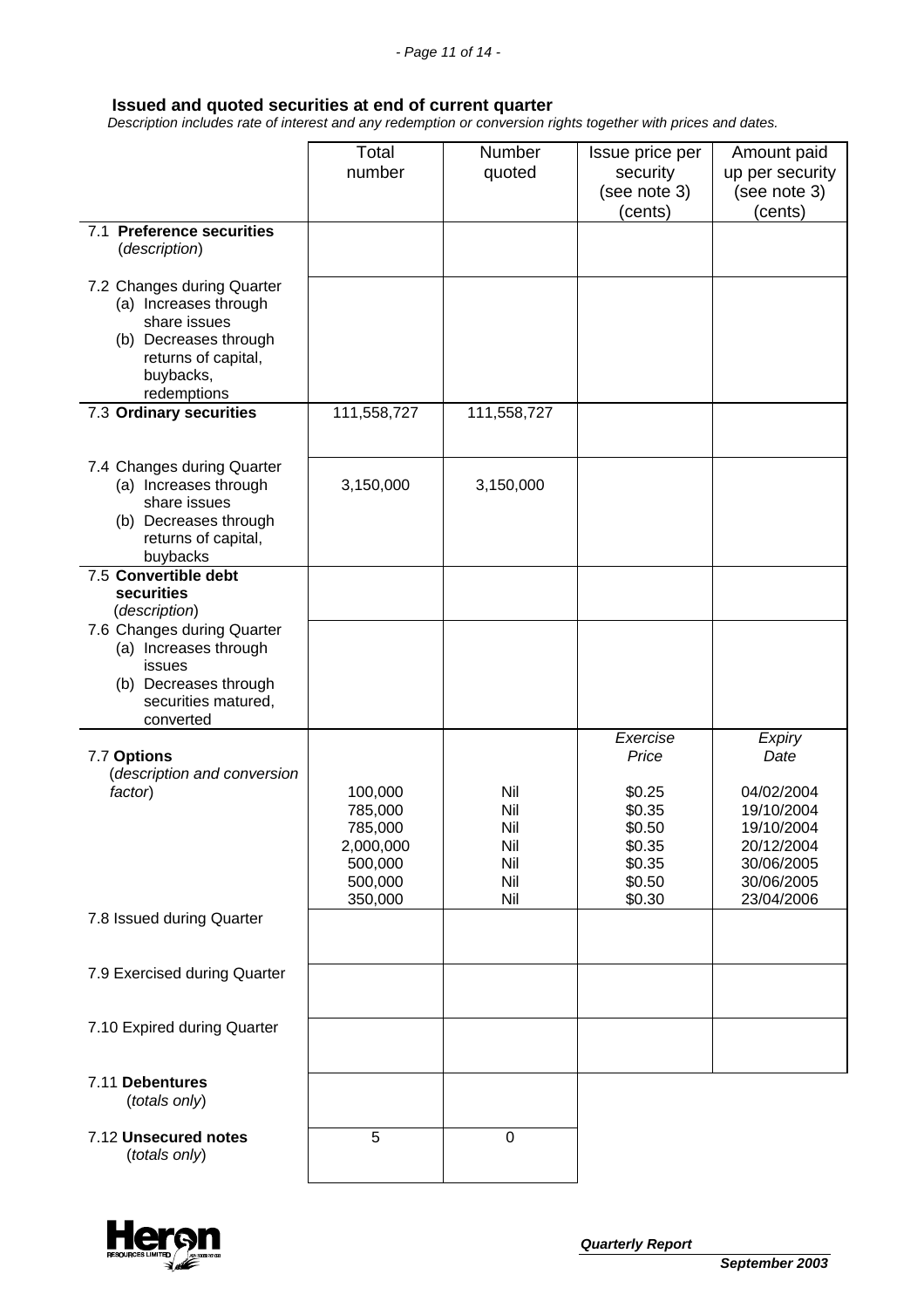# **Compliance 2.2 Details of outlays made by other entities to establish or increase their share in projects in which the reporting entity has an interest.**

- 1. Portman Limited ("Portman") has entered into an option to purchase the Bungalbin and Mount Jackson Project tenements for \$25,000 and at least \$250,000 of exploration expenditure. Heron will retain a FOB royalty on any Iron Ore sold from the tenements, and Heron will retain all other mineral rights.
- 2. Mount Burgess Mining NL ("Mount Burgess") has the right to earn a 70% interest of the nonnickel rights in the Perrinvale Joint Venture Project tenements through sole funding the initial \$500,000 of exploration expenditure.
- 3. Ramelius Resources Limited ("Ramelius") has the right to earn a 75% interest of the gold and tantalum rights of the Bullabulling and Larkinville Joint Venture Project tenements through sole funding the initial \$750,000 of exploration expenditure. Heron will retain 100% of all nickel rights and will be free carried until a Decision to Mine is made.
- 4. LionOre Australia (Nickel) Limited ("LionOre") may earn a 70% interest in all minerals from Heron's Maggie Hays Project through expending \$200,000 within four years. Once LionOre earns its equity, Heron may at its sole discretion convert to a 20% free-carried equity to the completion of a Bankable Feasibility Study that recommends commencement of mining.
- 5. Image Resources NL ("Image") may earn a 75% interest in all minerals from Heron's Perseverance Well Project through expending \$100,000 within four years.
- 6. Sons of Gwalia Limited ("SOG") may earn a 75% interest in precious metals from Heron's Mount Catherine Project through expending \$600,000 within four years.
- 7. Bronzewing Gold NL ("Bronzewing") may earn a 70% interest in precious metals from Heron's King of Creation Project through expending \$250,000 within four years.
- 8. Jackson Gold Limited ("Jackson") may earn a 70% interest in gold and silver minerals through expending \$300,000 within four years. Once Jackson earns its equity, Heron may at its sole discretion contribute on a pro-rata basis, or convert to a 20% free-carried equity to the completion of a Bankable Feasibility Study that recommends commencement of mining, or convert to a 2.5% royalty for recovered metal.

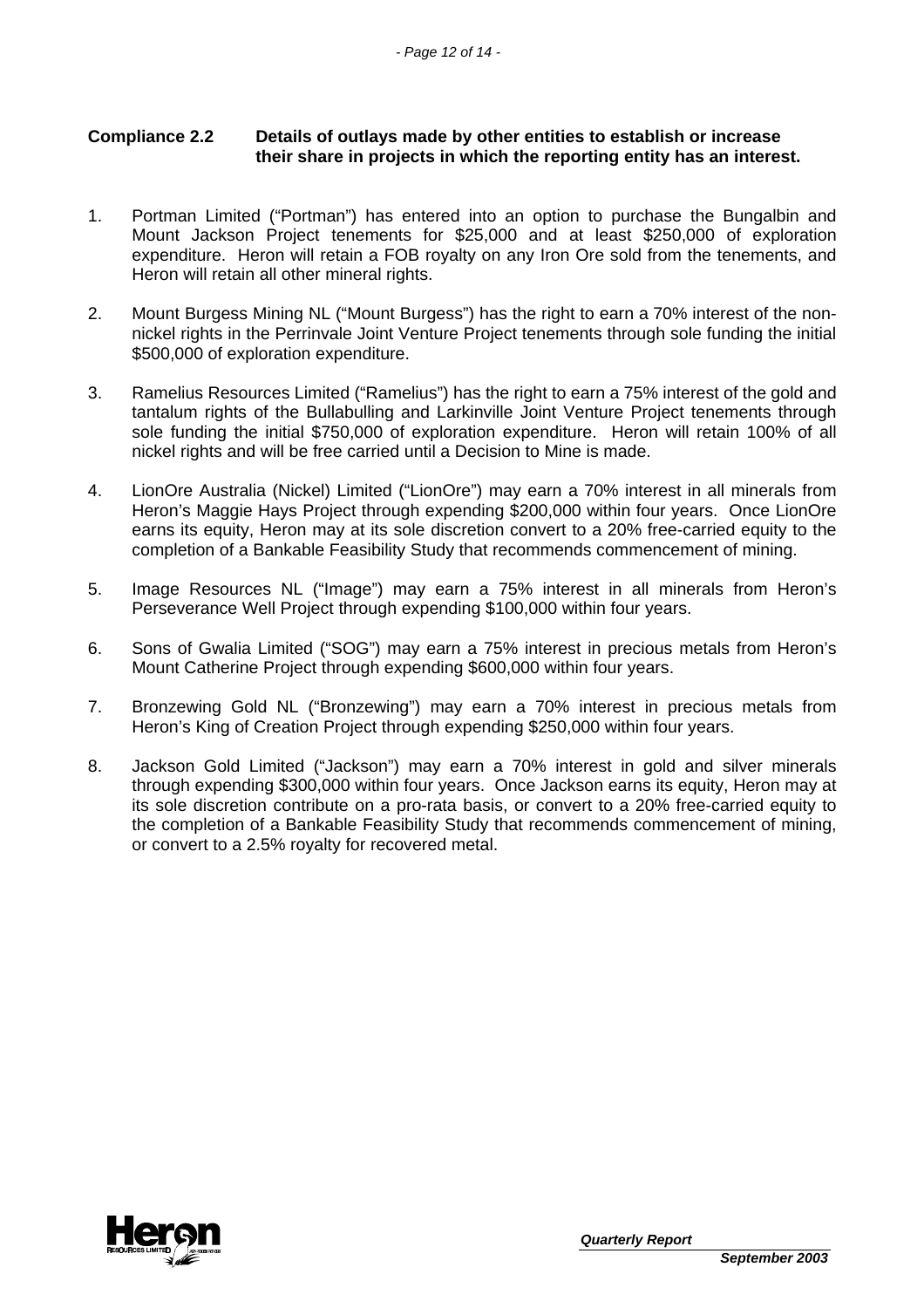| 6.1 |                 | Interests in Mining Tenements transferred, relinguished, reduced or lapsed |                               |  |
|-----|-----------------|----------------------------------------------------------------------------|-------------------------------|--|
|     | <b>Tenement</b> | <b>Nature of Interest</b>                                                  | % Begin Quarter % End Quarter |  |

| <i>i</i> chchichi | MAIULT VI IIIITI COL        | <i>n</i> Degin wuanci yi Lilu wuanc |   |
|-------------------|-----------------------------|-------------------------------------|---|
| E26/00080         | <b>Registered Applicant</b> | 100                                 | 0 |
| E28/01297         | <b>Registered Applicant</b> | 100                                 | 0 |
| E28/01311         | <b>Registered Applicant</b> | 100                                 | 0 |
| E38/01579         | <b>Registered Applicant</b> | 100                                 | 0 |
| E40/00140         | <b>Registered Applicant</b> | 100                                 | 0 |
| E40/00141         | <b>Registered Applicant</b> | 100                                 | 0 |
| E77/00975         | <b>Registered Applicant</b> | 100                                 | 0 |
| E77/01123         | <b>Registered Applicant</b> | 100                                 | 0 |
| E80/02955         | <b>Registered Applicant</b> | 100                                 | 0 |
| E80/02956         | <b>Registered Applicant</b> | 100                                 | 0 |
| E80/02957         | <b>Registered Applicant</b> | 100                                 | 0 |
| E80/02963         | <b>Registered Applicant</b> | 100                                 | 0 |
| E80/02964         | <b>Registered Applicant</b> | 100                                 | 0 |
| P24/03275         | <b>Registered Holder</b>    | 100                                 | 0 |
| P24/03290         | <b>Registered Holder</b>    | 100                                 | 0 |
| P28/02898         | <b>Registered Holder</b>    | 100                                 | 0 |
| P29/01535         | <b>Registered Holder</b>    | 100                                 | 0 |
| P29/01535         | <b>Registered Holder</b>    | 100                                 | 0 |
| P29/01634         | <b>Registered Holder</b>    | 100                                 | 0 |
| P29/01635         | <b>Registered Holder</b>    | 100                                 | 0 |
|                   |                             |                                     |   |

# **6.2 Interests in Mining Tenements acquired or increased**

| <b>Nature of Interest</b>   | % Begin Quarter                                                                                                                                                                                                                                                                                                                                                                                                  | % End Quarter                                                                                                                                    |
|-----------------------------|------------------------------------------------------------------------------------------------------------------------------------------------------------------------------------------------------------------------------------------------------------------------------------------------------------------------------------------------------------------------------------------------------------------|--------------------------------------------------------------------------------------------------------------------------------------------------|
| <b>Registered Applicant</b> | 0                                                                                                                                                                                                                                                                                                                                                                                                                | 100                                                                                                                                              |
| <b>Registered Applicant</b> | 0                                                                                                                                                                                                                                                                                                                                                                                                                | 100                                                                                                                                              |
| <b>Registered Applicant</b> | 0                                                                                                                                                                                                                                                                                                                                                                                                                | 100                                                                                                                                              |
| <b>Registered Applicant</b> | 0                                                                                                                                                                                                                                                                                                                                                                                                                | 100                                                                                                                                              |
| <b>Registered Applicant</b> | 0                                                                                                                                                                                                                                                                                                                                                                                                                | 100                                                                                                                                              |
| <b>Registered Applicant</b> | 0                                                                                                                                                                                                                                                                                                                                                                                                                | 100                                                                                                                                              |
| <b>Registered Applicant</b> | $\mathbf 0$                                                                                                                                                                                                                                                                                                                                                                                                      | 100                                                                                                                                              |
| <b>Registered Applicant</b> | $\mathbf 0$                                                                                                                                                                                                                                                                                                                                                                                                      | 100                                                                                                                                              |
| <b>Registered Applicant</b> | 0                                                                                                                                                                                                                                                                                                                                                                                                                | 100                                                                                                                                              |
| <b>Registered Applicant</b> | 0                                                                                                                                                                                                                                                                                                                                                                                                                | 100                                                                                                                                              |
|                             | 0                                                                                                                                                                                                                                                                                                                                                                                                                | 100                                                                                                                                              |
| <b>Registered Applicant</b> | 0                                                                                                                                                                                                                                                                                                                                                                                                                | 100                                                                                                                                              |
| <b>Registered Applicant</b> | 0                                                                                                                                                                                                                                                                                                                                                                                                                | 80                                                                                                                                               |
| <b>Registered Applicant</b> | 0                                                                                                                                                                                                                                                                                                                                                                                                                | 100                                                                                                                                              |
|                             | 0                                                                                                                                                                                                                                                                                                                                                                                                                | 100                                                                                                                                              |
| <b>Registered Applicant</b> | 0                                                                                                                                                                                                                                                                                                                                                                                                                | 100                                                                                                                                              |
|                             | $\mathbf 0$                                                                                                                                                                                                                                                                                                                                                                                                      | 100                                                                                                                                              |
|                             |                                                                                                                                                                                                                                                                                                                                                                                                                  | 100                                                                                                                                              |
|                             | 0                                                                                                                                                                                                                                                                                                                                                                                                                | 100                                                                                                                                              |
| <b>Registered Holder</b>    |                                                                                                                                                                                                                                                                                                                                                                                                                  | 100                                                                                                                                              |
|                             |                                                                                                                                                                                                                                                                                                                                                                                                                  | 100                                                                                                                                              |
|                             |                                                                                                                                                                                                                                                                                                                                                                                                                  | 100                                                                                                                                              |
|                             |                                                                                                                                                                                                                                                                                                                                                                                                                  | 80                                                                                                                                               |
|                             |                                                                                                                                                                                                                                                                                                                                                                                                                  | 80                                                                                                                                               |
|                             |                                                                                                                                                                                                                                                                                                                                                                                                                  | 80                                                                                                                                               |
|                             |                                                                                                                                                                                                                                                                                                                                                                                                                  | 80                                                                                                                                               |
|                             |                                                                                                                                                                                                                                                                                                                                                                                                                  | 80                                                                                                                                               |
|                             | 0                                                                                                                                                                                                                                                                                                                                                                                                                | 80                                                                                                                                               |
|                             |                                                                                                                                                                                                                                                                                                                                                                                                                  | 100                                                                                                                                              |
|                             | <b>Registered Applicant</b><br><b>Registered Applicant</b><br><b>Registered Applicant</b><br><b>Registered Applicant</b><br><b>Registered Holder</b><br><b>Registered Holder</b><br><b>Registered Holder</b><br><b>Registered Holder</b><br><b>Registered Holder</b><br><b>Registered Holder</b><br><b>Registered Holder</b><br><b>Registered Holder</b><br><b>Registered Holder</b><br><b>Registered Holder</b> | $\mathbf 0$<br>$\mathbf 0$<br>$\mathbf 0$<br>$\mathbf 0$<br>0<br>$\mathbf 0$<br>$\mathbf 0$<br>$\boldsymbol{0}$<br>$\mathbf 0$<br>$\overline{0}$ |